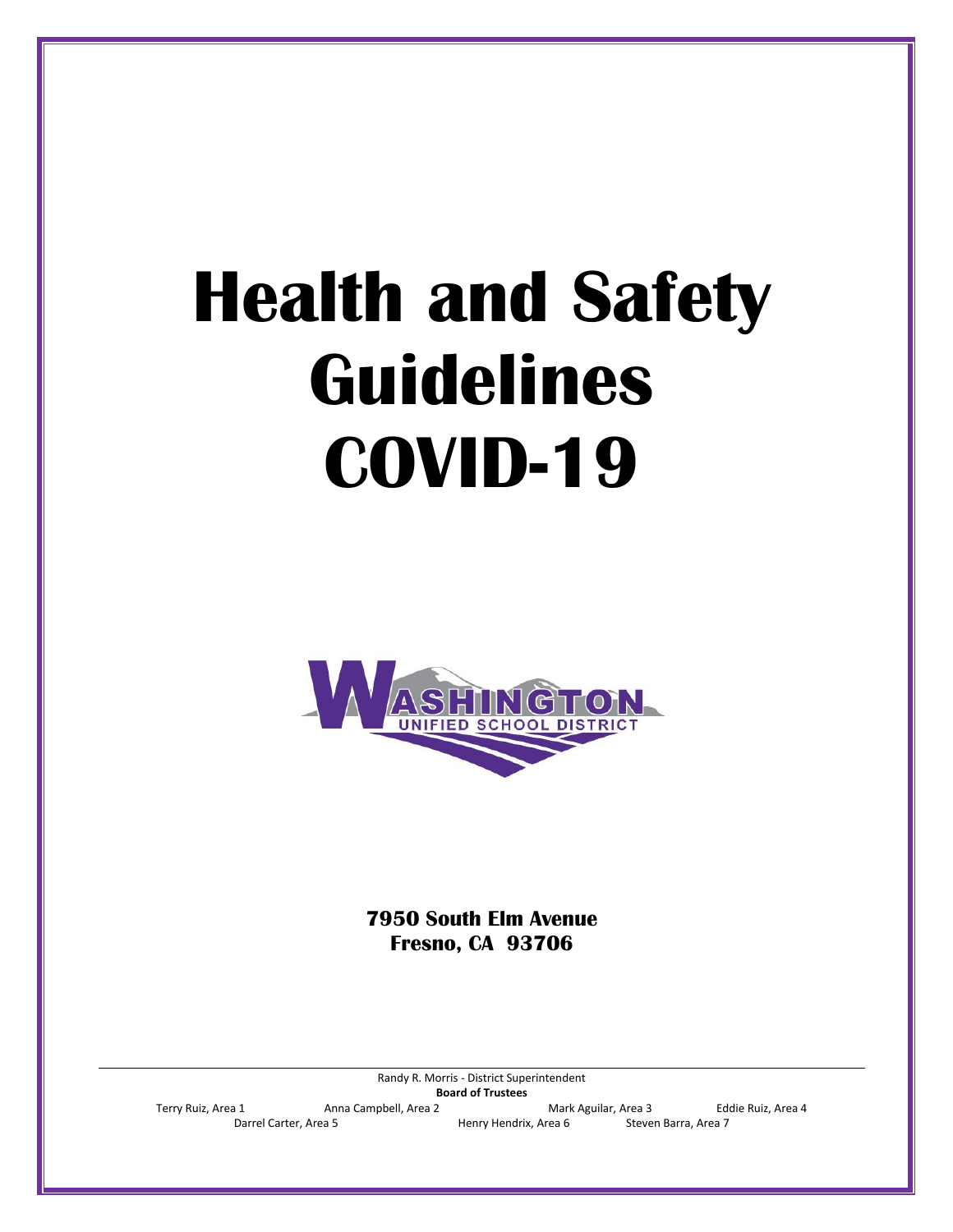This **Health and Safety Guidelines** handbook was designed in conjunction with the Office of the Fresno County Superintendent of Schools, Fresno County Department of Public Health, California Department of Public Health and Center for Disease Control to set forth standards and protocols for the safety and well-being of employees, students and any other persons accessing Washington Unified School District (WUSD) offices and school settings. Its contents are to be implemented organization-wide and utilized with department/program sitespecific plans. This document was developed with the most current information known at the time and may be amended as guidance from Local, State and Federal agencies change.

## **TABLE OF CONTENTS**

| WUSD Employee and Student COVID-19 Exposure Response Plan  13 |  |
|---------------------------------------------------------------|--|
|                                                               |  |
|                                                               |  |
|                                                               |  |
|                                                               |  |
|                                                               |  |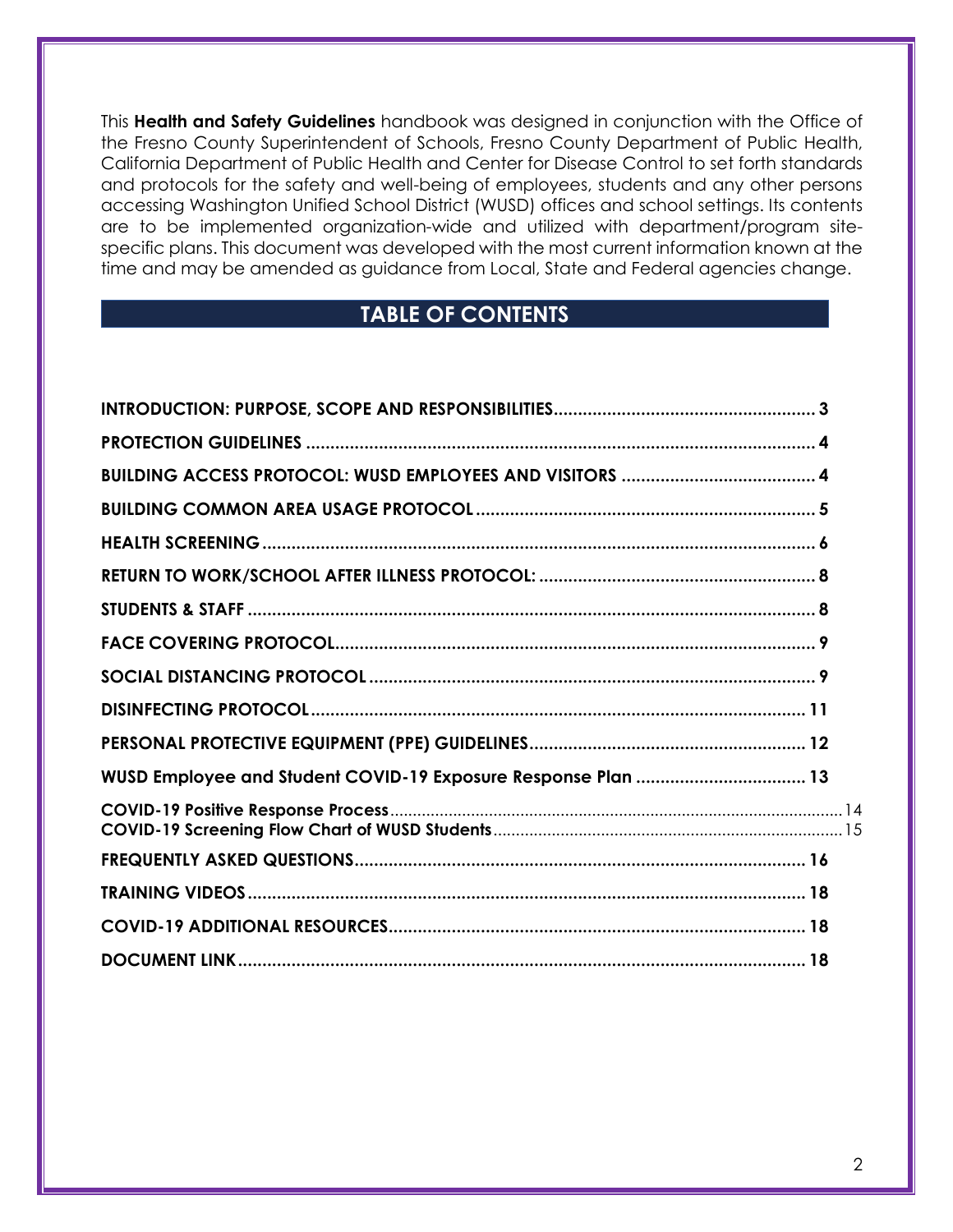## **INTRODUCTION: PURPOSE, SCOPE AND RESPONSIBILITIES**

<span id="page-2-0"></span>The health and safety of students and staff is the top priority when making the decision to physically reopen campus for use by students, staff and others. The decision to reopen WUSD will be made in collaboration with the Fresno County Superintendent of Schools and based on guidance from the California Department of Education (CDE) and the California Department of Public Health. As our State and local status changes in regards to COVID-19 our decision to remain open may also change. Our ability to remain open or even increase the number of students on our campuses will be based on several factors including, current disease levels, capacities of local health care providers and health care systems, State recommendations and mandates, Local Public Health Clearance, testing availability, number of confirmed cases, surge capacity in local hospitals, among other factors that are described in more detail later in this document. WUSD hopes this document will help answer any questions that you may have regarding the re-opening of schools during the COVID-19 pandemic.

As a reminder, the following continue to be the strategies needed to mitigate the virus:

- Wash your hands with soap and water or alcohol-based sanitizer before you start work and frequently throughout the day.
- Practice social distancing, sit and/or stand at least 6 feet from other people.
- Do not shake hands or hug people, and do not share food or drinks.
- Wear a facial covering.
- Avoid touching your eyes, nose and mouth with unwashed hands.
- Sanitize your work area before you leave each day.
- Practice good respiratory etiquette (cover your cough and sneezes with a tissue or into your sleeve).
- Contact your immediate supervisor and leave work immediately if you start to feel feverish or have respiratory symptoms.

Any one of the strategies indicated above could offer some protection against COVID-19. However, in combination with each other, the strategies will offer layers of protection to the people who practice them. There will be times where one strategy may not be feasible, but using other strategies can make up for the absence of another. For example, when six feet between people cannot be maintained, we can wear facial coverings and be mindful of the amount of time we are in close proximity to better protect those involved.

The following Health and Safety Guidelines handbook is designed to set forth standards and protocols for WUSD employees as we return to our onsite work locations, in order to provide a safe, unified return to work plan and provide employees confidence of workplace safety. We will update this handbook to account for the necessary changes as the virus evolves. In the meanwhile, we must offer grace and civility to each other as we make our way through our "new normal."

All supervisors and managers are responsible to implement and enforce all aspects of this document. In addition, all employees are expected to adhere to the standards and protocols contained in this document.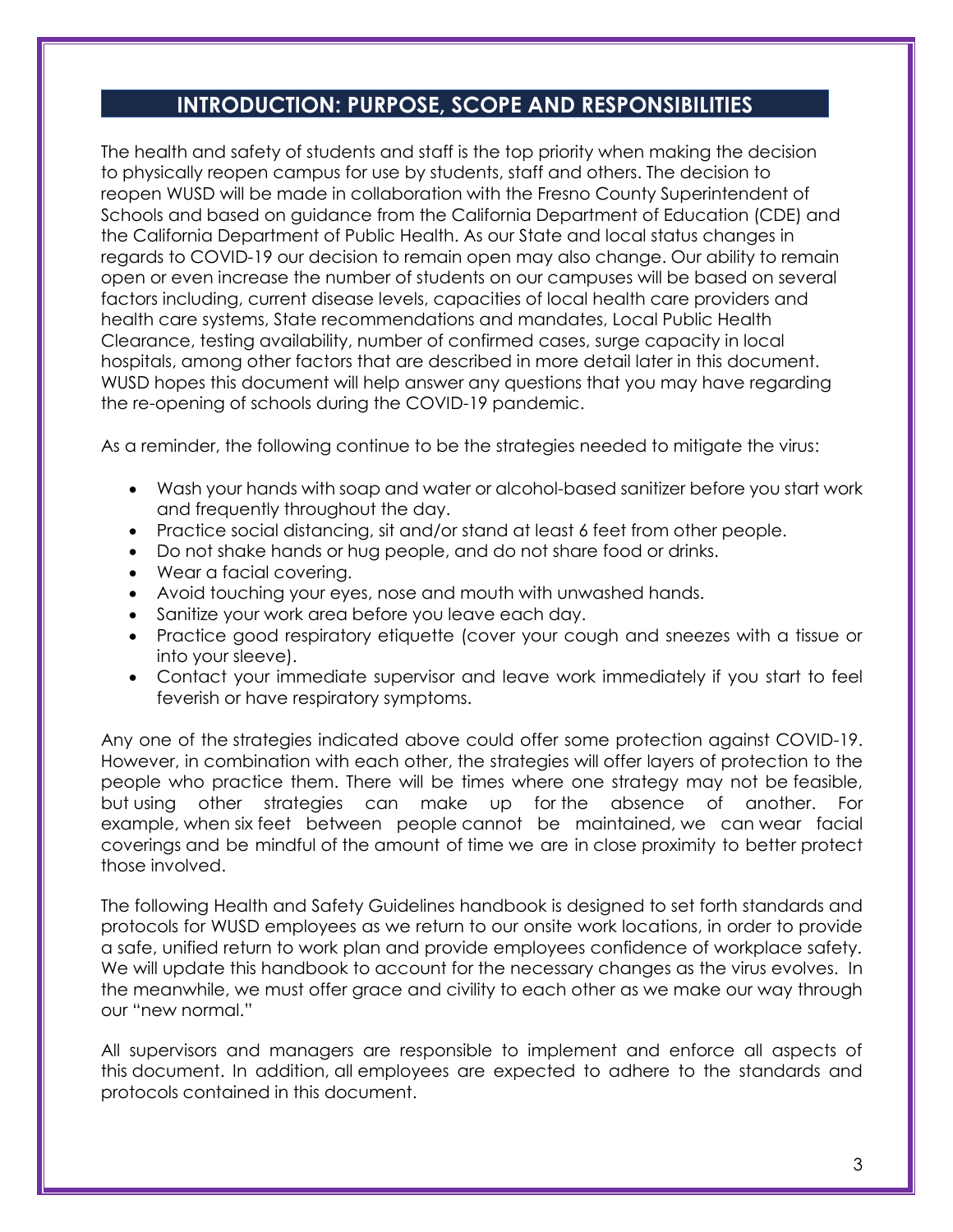## **PROTECTION GUIDELINES**

<span id="page-3-0"></span>**Purpose:** To identify the employer and employee responsibilities as WUSD facilities reopen for staff and students.

#### **Employer Responsibilities:**

The following Protection Guidelines are WUSD's responsibilities that will be in place until further notice:

- Implement daily self-monitoring health screening processes for staff and students
- Provide PPE and cleaning/sanitizing supplies for WUSD employees
- Post additional signage throughout WUSD buildings and worksites to raise awareness regarding health and safety protocols (See Building Access and Building Common Area Usage Protocols)
- Ensure routine cleaning of frequently touched surfaces (See Disinfecting Protocol)
- Limit the size of gatherings to ensure alignment with Fresno County Department of Public Health guidance
- Stagger assigned breaks and lunch times to avoid large gatherings
- Implement measures encouraging physical distancing of a minimum of six feet between individuals; when physical distancing cannot be maintained, implement procedures to protect employees and students

#### **Employee Responsibilities:**

The following Protection Guidelines are minimum standards and employee responsibilities that will be in place until further notice:

- Extend grace and civility to all those you interact with while in the workplace
- Self-certify your health daily
- Wear face covering in accordance with the Facial Covering Protocol
- Maintain a minimum of six feet of physical distance in accordance with the Social Distancing Protocol
- Wash hands often with soap and water for at least 20 seconds, especially after going to the bathroom, before eating and after blowing your nose, coughing or sneezing; if soap and water are not available, use an alcohol-based (60% or higher) hand sanitizer
- Avoid touching eyes, nose and mouth with unwashed hands
- If you are ill, stay home, except to get medical care, utilize your leave entitlements and return to work when symptom-free
- Cover your cough with a tissue or cough into your sleeve; throw tissue in the trash after use
- Maintain a clutter-free work surface and workstation for efficient and regular cleaning/disinfecting
- Avoid large gatherings during assigned breaks and lunch times as much as possible
- Minimize close contact and no physical greetings such as a handshake or hug
- Use stairs, not elevator, when available and possible

## <span id="page-3-1"></span>**BUILDING ACCESS PROTOCOL: WUSD EMPLOYEES AND VISITORS**

**Purpose**: To inform WUSD employees of the standards when entering WUSD owned and/or operated buildings to ensure the health and safety of employees and visitors.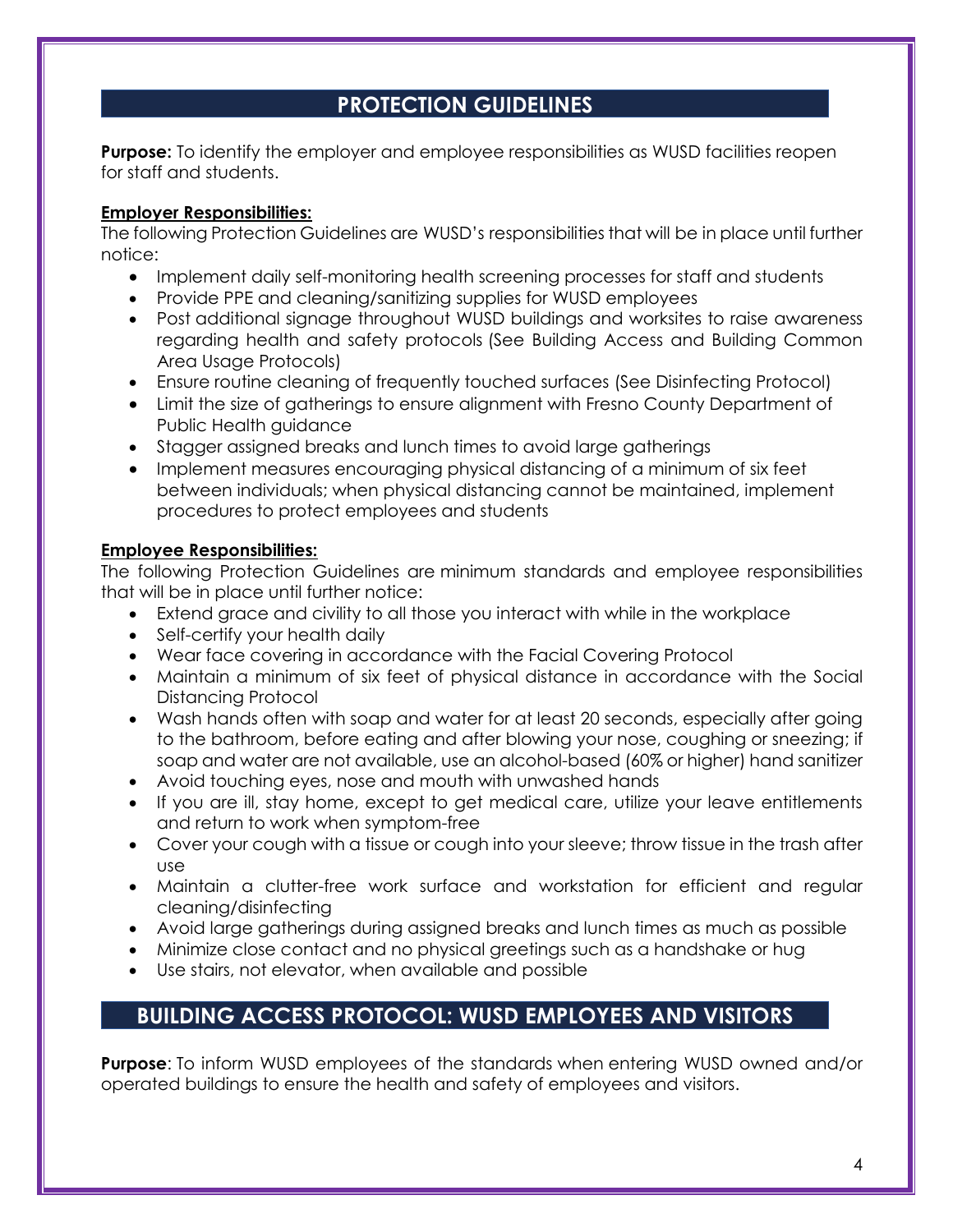#### **BUILDING PREPARATION**

- Signs will be posted at main entrance doors with health and safety reminders
- Six-foot distance markers will be placed at main entrances and other areas where lines may form in WUSD buildings, as appropriate
- Physical barriers will be used when a minimum of six feet of physical distance cannot be maintained
- Hand sanitizer will be available at main entrances and other locations as appropriate
- A drop-off box will be placed in the entrance of the district office building for any documents needed to be received by a department/program.

#### **VISITORS**

- Visitors must have an appointment to enter campus; walk-in visitors will be seen at the discretion of the department
- All visitors must enter the main building entrance when they visit a WUSD building.
- All visitors will be expected to self-certify their health status before entering a WUSD building or school site by answering the online health questionnaire
- The front reception is required to contact a department staff member prior to sending visitor to their destination
- If department does not answer receptionist call, the visitor will be provided with the contact information to schedule or reschedule their appointment
- Department staff must make every effort to answer calls from the main front reception desk
- <span id="page-4-0"></span>• Individuals must wear masks while on campus

## **BUILDING COMMON AREA USAGE PROTOCOL**

**Purpose:** To provide guidance for staff on protocols for usage of common areas.

**Common area definition:** Common areas include all areas of the building accessed by the public or staff members for shared purposes, including lobbies and waiting areas, meeting rooms, hallways, restrooms and break rooms, and elevators.

Common areas are unique areas that will require modifications, both physically and procedurally, to minimize potential exposure. Because these areas may be accessed by others at any time and maintaining six feet of distance may not always be possible, face coverings shall be worn in all common areas except when eating.

#### **LOBBIES AND WAITING AREAS**

Excess furniture will be removed or identified as not for use. Remaining furniture will be spread out to meet social distancing guidelines. Physical barriers will be put in place as appropriate at reception desks. Signage will be posted regarding self-certified health screenings, hand hygiene and social distancing.

#### **MEETING ROOMS**

The capacity of meetings rooms is reduced to accommodate social distancing.

#### **HALLWAYS**

Because hallways may not be wide enough to allow passing while maintaining six feet of distance, face coverings shall be worn. Do not linger in hallways or engage in conversations as this will make the area more congested.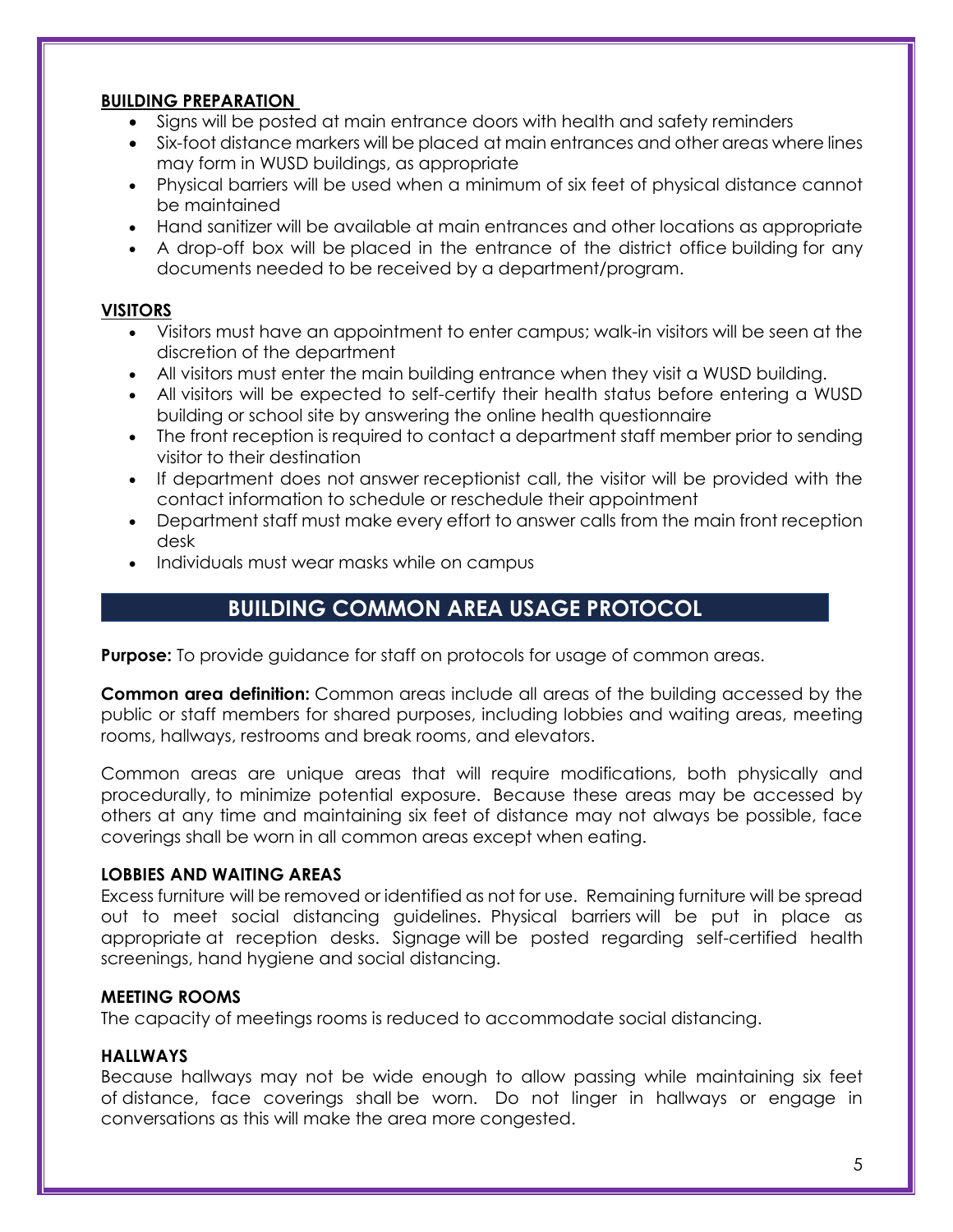#### **RESTROOMS**

Restrooms are to be stocked at all times with sufficient supplies, particularly hand soap. If a multiple person restroom is already occupied, consider using a different restroom or waiting if social distancing cannot be maintained.

#### **BREAK ROOMS**

Staff are encouraged to eat their meals in their office or outdoors at a safe social distance. Facial coverings may be removed while eating. Shared items should be taken out of service. Shared items include, but are not limited to, condiments, seasonings and toasters. Coffee stations, water dispensers, microwaves and refrigerators may be available for staff use. Staff is strongly encouraged to use proper sanitizing procedures before and after using any shared appliance.

## **HEALTH SCREENING**

<span id="page-5-0"></span>**Purpose:** WUSD has implemented a health screening process on a daily basis for all employees, students and visitors prior to entering WUSD offices and school settings as a preventive measure to mitigate the spread COVID-19.

#### **EMPLOYEE HEALTH SCREENING**

All WUSD employees who report to work (in-person) are required to self-certify their health by answering the questions below prior to starting their work day:

- 1. Are you feverish?
- 2. Do you have chills?
- 3. Do you have a new or worsening cough?
- 4. Do you have shortness of breath?
- 5. To your knowledge, have you had close contact with anyone diagnosed with COVID-19 in the past 14 days? (Close contact is considered as being within six feet of someone, unmasked, for more than 15 minutes at one time.)
- 6. Have you traveled outside of the country in the past 14 days?

If employee answers "no" to the questions above, they can report to work. WUSD employees will be expected to adhere to the following precautions:

- Wash hands with soap and water or alcohol-based sanitizer before starting work and frequently throughout the day
- Practice social distancing, sit and/or stand at least six feet from other people
- Do not shake hands or hug people, and do not share food or drinks
- Avoid touching eyes, nose and mouth with unwashed hands
- Sanitize work area before leaving each day
- Practice good respiratory etiquette (cover cough and sneezes with a tissue or into sleeve)
- Contact immediate supervisor and leave work immediately if employee starts to feel feverish or have respiratory symptoms

If employee has subjective or documented fever AND any of the respiratory symptoms:

Stay home and contact your immediate supervisor for further instructions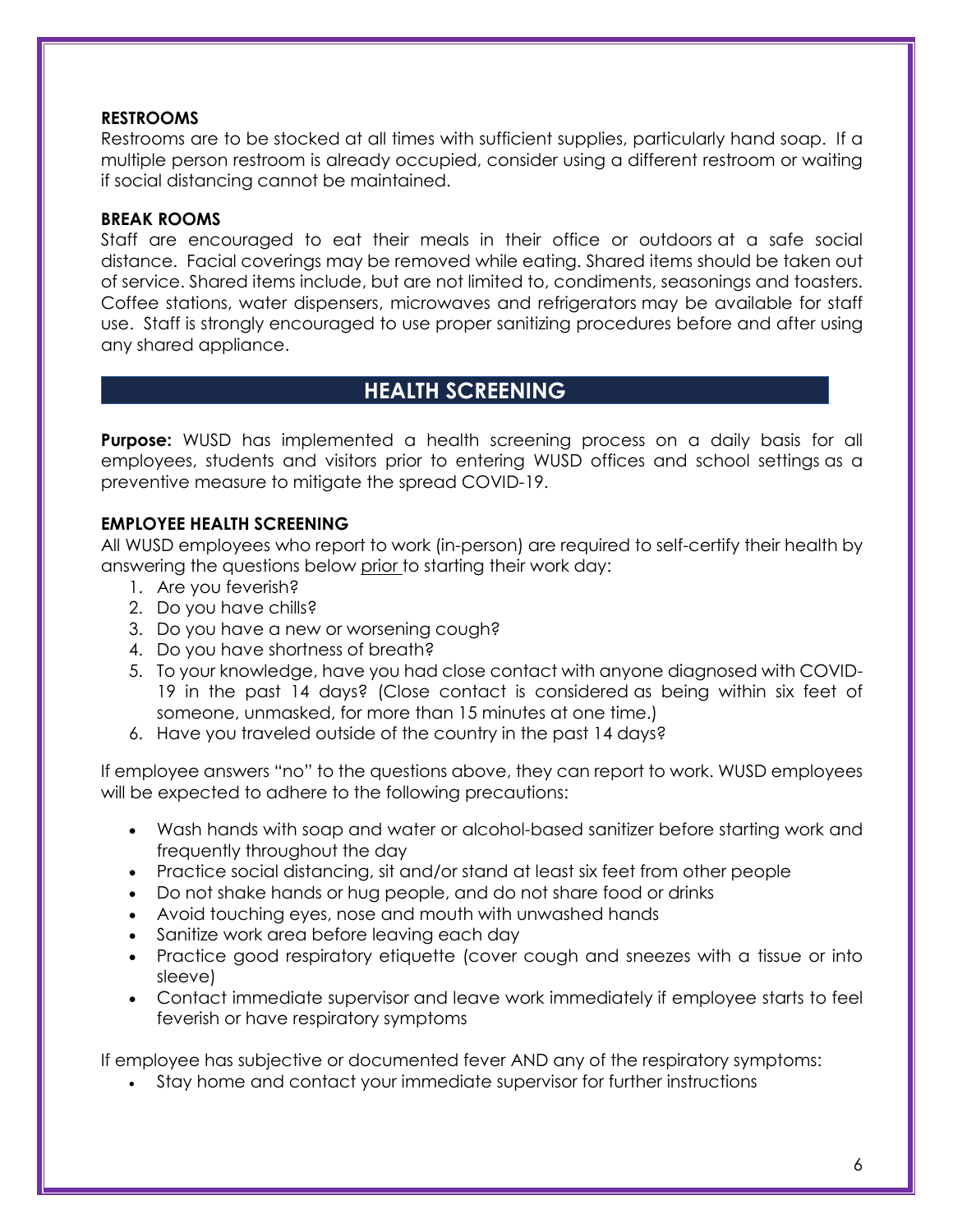Supervisors and managers will utilize and consistently apply the COVID-19 Illness and Quarantine Guidelines to determine whether the employee should stay home or report to work

If employee has respiratory symptoms but NO subjective or documented temperature:

- If symptoms secondary to underlying disease (such as allergies or asthma) and not worsened compared to baseline, then employee can continue to work and follow precautions as stated above
- If symptoms are new, stay home and contact immediate supervisor for further instructions

Employees will also be prompted with health screening questions upon logging onto their WUSD computer each day.

#### **STUDENT SCREENING**

Parents of WUSD-run school programs will be educated on the need to certify their child's health before their child reports to school. Each campus site has selected entry points to help minimize access to campuses and to limit nonessential visitors or the use of our facilities.

#### **Entry Points: Student Screening Steps**

Each screening personnel will ensure they are wearing a face mask and gloves while conducting a screening.

#### Step 1

•Ensures students are spaced out at the entry point. Helps guide students to screening table by following social distancing guidelines. Ensures each student sanitizes their hands prior to entering campus.

#### Step 2

•Takes a non-contact temperature check. Allows students to move on to screening questionaire or sends to isolation area. Ensures students receive a mask.

#### Step 3

•Complete the questionaire with each student. Students who are symptomatic will be directed to the isolation area.

#### Step 4

•Health staff will serve as the main consultants in the screening process. Escort to isolation room or reasseses a student if they report being symptomatic.

*Passive Screening:* Instruct parents to screen their child's health before they send their child to school. Observe the symptoms outlined by public health officials and ask yourself the following questions:

- 1. Is my child feverish?
- 2. Does my child have chills?
- 3. Does my child have a new or worsening cough?
- 4. Does my child have shortness of breath?
- 5. To my knowledge, has my child had close contact with anyone diagnosed with COVID-19 in the past 14 days? (Close contact is considered as being within six feet of someone, unmasked, for more than 15 minutes at one time.)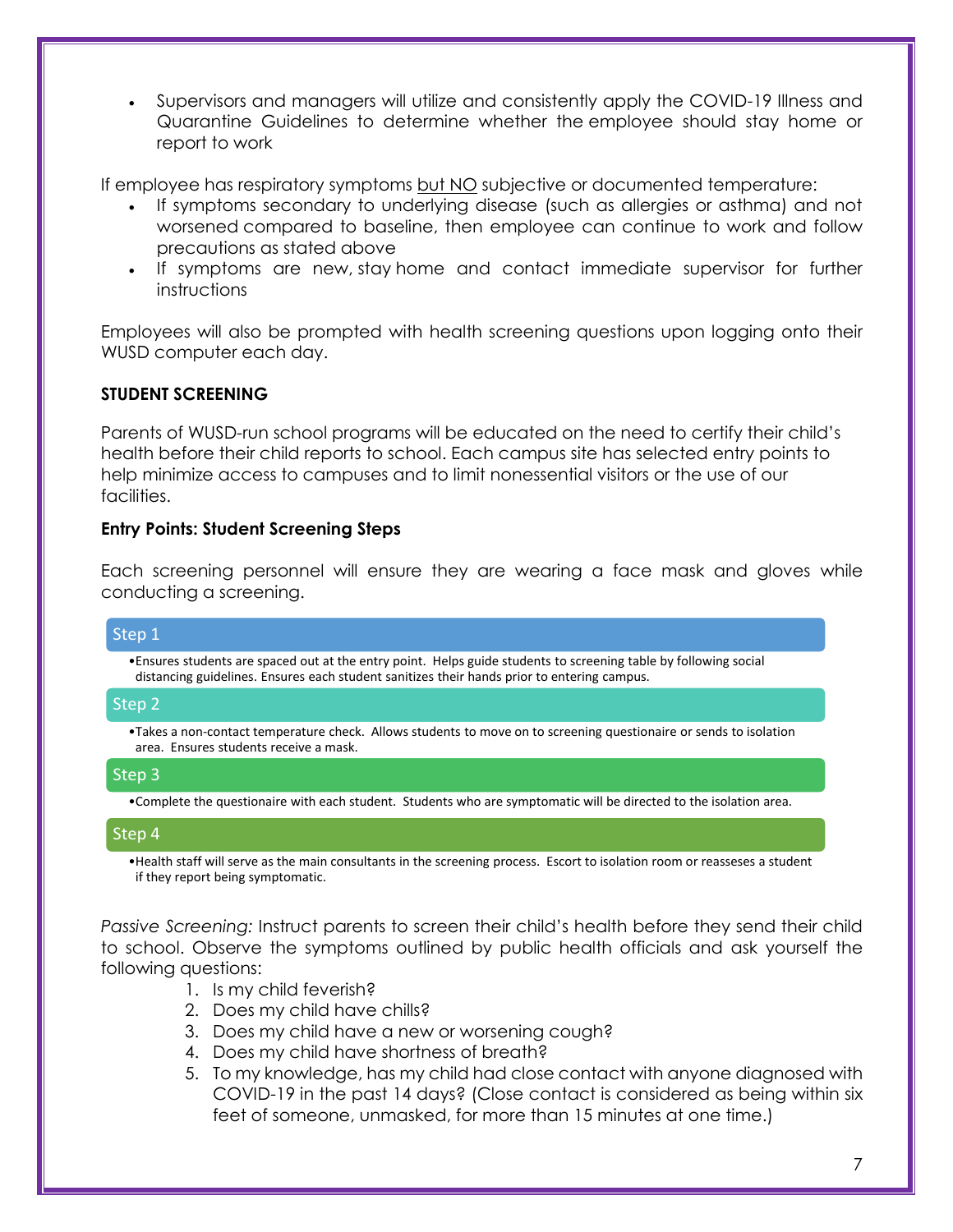- If the parent answers "no" to all questions, they can allow their child to come to school.
- If the parent answers "yes" to any of the questions, they will need to stay home and consult with their doctor.

*Active Screening:* Staff completes COVID-19 Student Screening Tool for each student entering campus.

Complete a visual health check for signs and symptoms of illness (e.g. excessive sweating, lethargy or fatigue, etc.)

- If student answers "no" to all questions and appears well, student will be allowed to proceed onto campus
- If the student answers "yes" to any question or upon visual check, the screener feels the student may be exhibiting signs and symptoms of illness, the student's temperature may be taken using a touchless infrared thermometer
- If the student's temperature is 100.4 or above or they have verbally confirmed symptoms, have them put on a surgical facemask and go to the isolation area; Health staff will evaluate the student using the COVID-19 Screening Flow Chart

#### **VISITORS SCREENING**

*Passive Screening:* When possible, any visitor coming will be educated on the need to certify their health before coming to a WUSD building or school site.

<span id="page-7-0"></span>*Active Screening:* Visitors complete COVID-19 Visitor Screening Tool before entering campus.

## **RETURN TO WORK/SCHOOL AFTER ILLNESS PROTOCOL: STUDENTS & STAFF**

<span id="page-7-1"></span>**Purpose**: To provide guidance on when to allow a student to return back to school and an employee to return back to work after showing signs of a fever and respiratory illness.

To assure that students and employees are free from fever and respiratory illness or completely recovered from COVID-19 confirmed illness before returning to school and work. Case management of ill students and staff assures students and staff only return to work/school when safe to do so.

#### **[Quick Link: COVID-19 Illness and Quarantine Guidelines](https://docs.google.com/document/d/1CKNui7HNGwLACiXoufwAYRcnqojmz0HPk3Cc4SGYQKI/edit)**

#### **ROLE OF SCHOOL NURSE AND/OR HEALTH STAFF/CONTACT TRACER**

- Once alerted to a fever or respiratory illness in a student or staff, a member of the health staff or contact tracer should communicate with the individual to obtain information about onset of symptoms, specific symptoms and any other pertinent information regarding the illness
- Health staff should call student or staff daily to check on symptoms and to offer support to the ill individual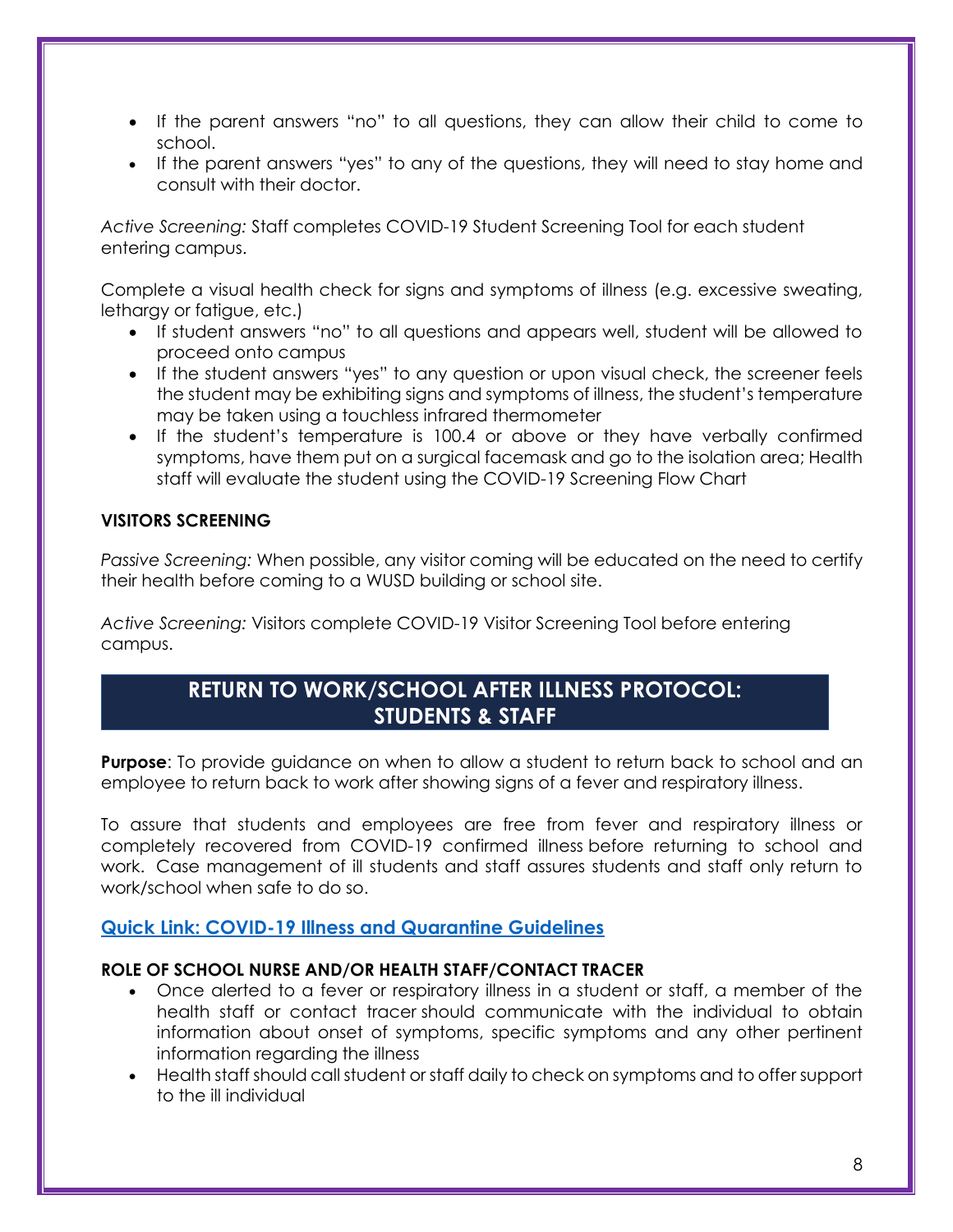Once ill individual meets criteria listed above, the school nurse will clear the student or staff member to return to work/school

## **FACE COVERING PROTOCOL**

<span id="page-8-0"></span>**Purpose:** The following shall be the protocol for wearing a face covering while in a WUSD facility as a measure to mitigate the spread of COVID-19.

#### **WUSD Employees**

Face coverings must be worn in WUSD facilities when social distance of a minimum of six feet cannot be maintained. Employees may remove face coverings when alone in their own offices, assigned work areas or cubicles. Face coverings must be readily accessible and donned in the event any other person enters employee workspaces, when working within six feet of another person and when travelling through WUSD facilities.

An appropriate face covering is one that covers the nose and mouth. It may be secured to the head with ties or straps or simply wrapped around the lower face. It may be made of a variety of materials, such as cotton, silk or linen. Acceptable cloth face covering options include, but are not limited to:

- Face covering provided by WUSD
- Bandana
- Neck gaiter
- Homemade face covering
- Scarf
- Face shield (with added cloth drape on the bottom)
- Tightly woven fabric, such as cotton T-shirt and some types of towels

A cloth face covering that no longer covers the nose or mouth; has stretched out or damaged ties or straps; cannot remain securely attached to a person's face; has holes or tears in the fabric; and/or obstructs an employee's vision do not comply with this protocol. An employee or member of the public must immediately replace their face covering when damaged or leave the facility.

#### **WUSD Students**

Students shall wear face coverings in compliance with employee requirements.

#### **WUSD Visitors**

Visitors must wear a face covering when entering and moving about WUSD facilities. When a visitor reaches their destination, they may remove their face covering when a minimum of six feet can be maintained. However, visitors may be expected to keep face coverings on at all times in certain situations.

## **SOCIAL DISTANCING PROTOCOL**

<span id="page-8-1"></span>**Purpose**: To provide guidance to staff on best practices for social distancing.

The most important mitigation strategy in the fight against COVID-19 is social distancing. The document provides best practices for both the school and office setting. Following these strategies will help assure that office, classrooms, and common areas meet the CDC guidelines for social distancing. If social distancing is not feasible, individuals will need to wear masks until social distancing can be achieved.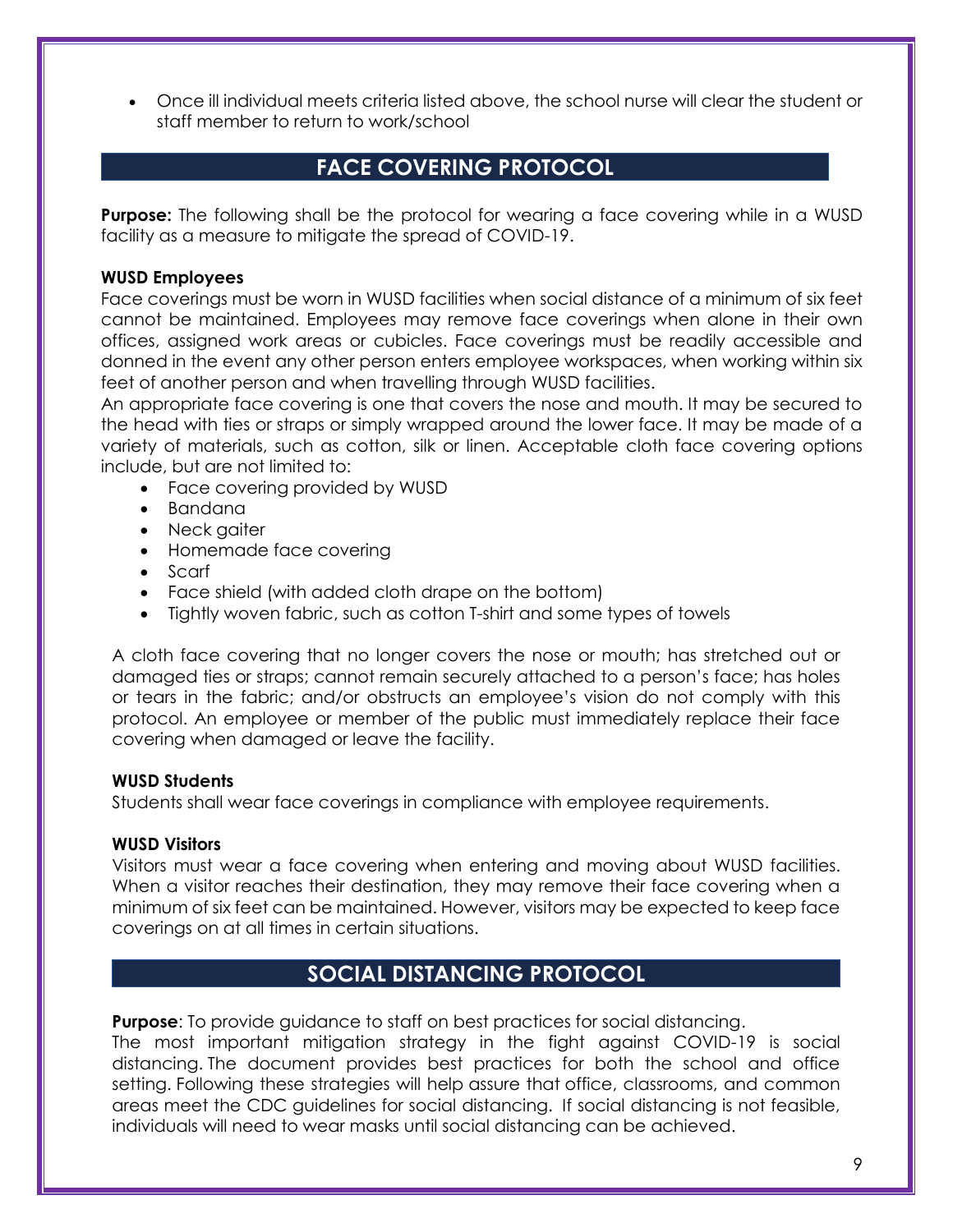#### **DEFINITIONS**

**Social Distancing:** According to the CDC, social distancing, also called physical distancing, means keeping space between yourself and other people outside of your home by:

- Staying at least six feet (about two arm's length) from other people
- Not gathering in groups
- Staying out of crowded places and avoiding mass gatherings

**Close Contact:** refers to a person who may have been exposed to someone who tested positive for COVID-19. A close contact should be asked to self-quarantine for 14 days at home. According to the Fresno County Department of Public Health, to be considered a close contact, a person needs to be within six feet of a COVID-19 positive person, unmasked, for 15 minutes or more. A contact tracer, clinic or hospital staff, or the Fresno County Department of Public Health will contact someone considered a close contact once that determination has been made.

#### **BEST PRACTICES FOR SOCIAL DISTANCING**

#### **Gatherings, Field Trips and Visitors**

- Pursue virtual group events, gatherings or meetings, if possible, and promote social distancing of at least six feet between people if events are held; limit group size to the extent possible
- Postponing high-contact activities/classes (e.g. PE, field trips, choir, highcontact after-school activities, such as football) and restructuring athletic, performing arts and club activities to keep students engaged while physically distant
- Limit any nonessential visitors, volunteers and activities involving external groups or organizations as much as possible – especially with individuals who are not from the local geographic area (e.g., community, town, city, county).
- Pursue virtual activities and events in lieu of field trips, student assemblies, special performances, school-wide parent meetings and spirit nights, as much as possible
- Pursue options to convene sporting events and participation in sports activities in ways that minimizes the risk of transmission of COVID-19 to players, families, coaches and communities

#### **Staggered Scheduling**

 Stagger arrival and drop-off times or locations by cohort or put in place other protocols to limit contact between cohorts and direct contact with parents as much as possible

#### **Mealtime Considerations**

- Delivering meals to classrooms, the specific area in the campus designated for each class or in kiosks near locations where students will be eating
- Having students eat lunch and snacks in the classroom or outside in designated areas for each class so that students do not mix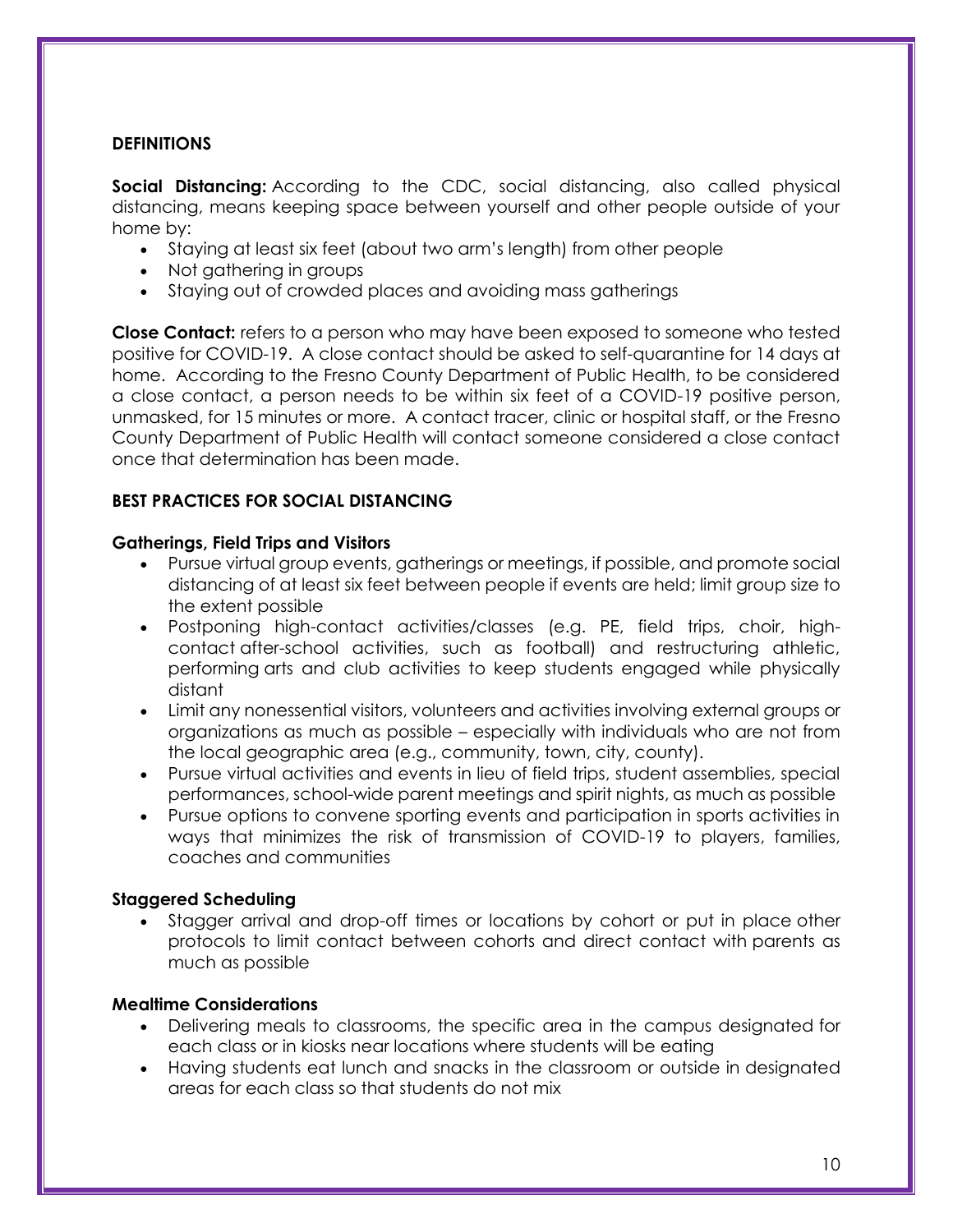#### **Student Arrival**

- Designate multiple student drop-off areas around school; at these drop off areas, assemble multiple health questionnaire check-in stations that are at least six feet apart; Place tape "x" every six feet behind the tables to cue waiting students to wait until called upon
- Students should be escorted back to their classes; If classroom staff is not ready to receive students, students should wait in an area that allows for appropriate social distancing; if social distancing is not feasible, students should wear masks

#### **Student Departure**

 Students should stay in classroom until parent/guardian or bus is ready to receive them; once ready, students should be escorted to the front office or bus loading area by a classroom staff member

#### **Other Considerations for School Settings:**

- Hold classes in larger rooms, such as the gym, library or cafeteria and space students at least six feet apart
- In any locations where students need to line up, place markers on the pavement to show where students stand to maintain a distance of six feet in a single line and where lines form so that lines are at least six feet part
- Using block schedules or rotating teachers through the classroom(s) rather than having students change classrooms
- Hold staff meetings virtually
- If not being used as individual classrooms, consider keeping libraries, gyms and playgrounds off-limits for regular use unless they can be sanitized between groups

# **DISINFECTING PROTOCOL**

<span id="page-10-0"></span>**Purpose:** To provide information on intensified disinfecting efforts during the COVID-19 pandemic.

#### **OFFICE SETTINGS**

In office settings serviced by a custodian, high-touch surfaces in common areas will be disinfected 4 times per day. In the office setting, staff may utilize disinfecting supplies that will be provided at stations around offices to disinfect computers, monitors, mouse and keyboards and personal workspaces. In the school setting, staff will be provided disinfecting supplies as appropriate. The normal disinfecting night time routine will also continue.

#### **SCHOOL SETTINGS** *(During Distance Learning)*

WUSD custodians will disinfect classrooms each night using a fogging probiotic spray machine.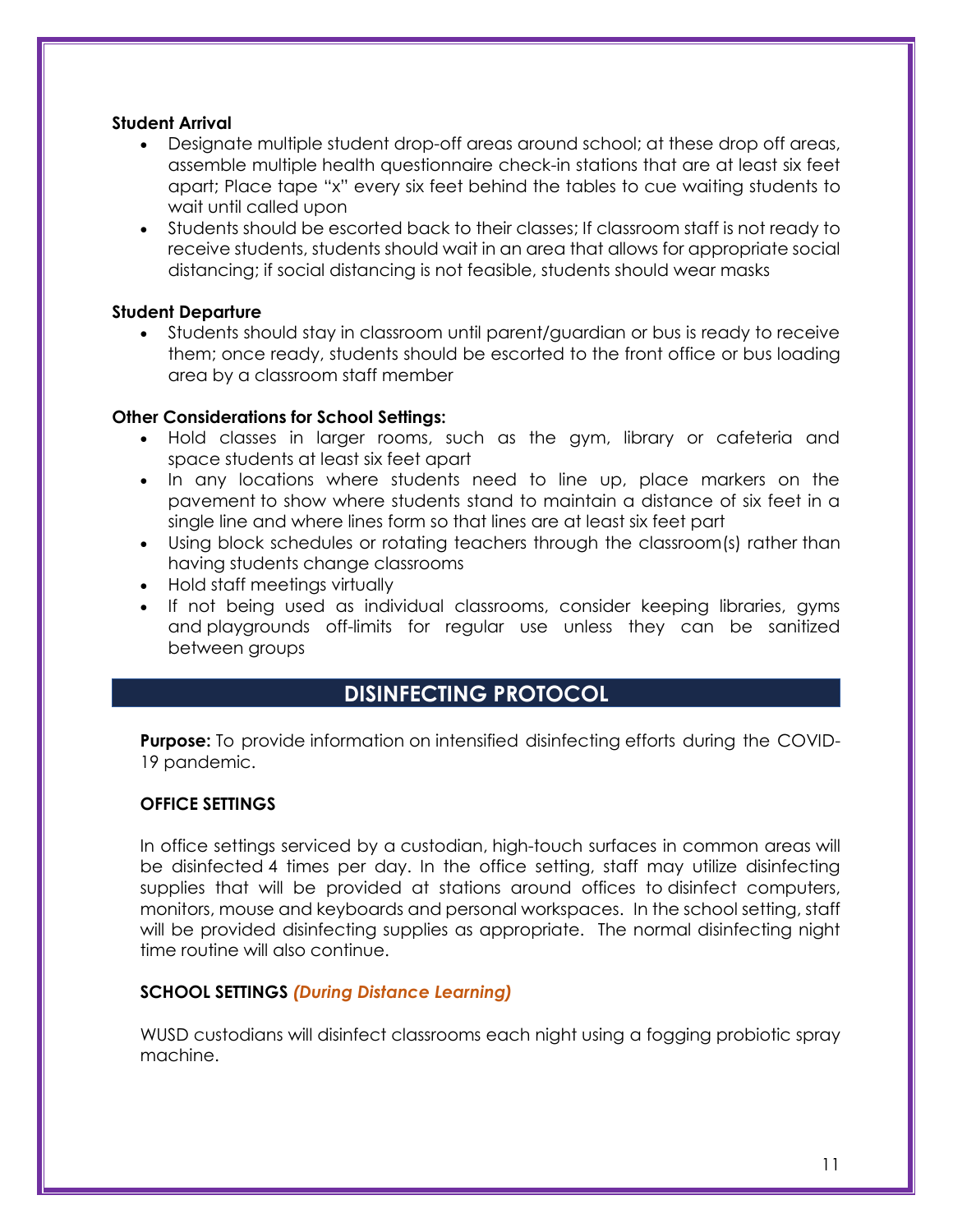WUSD custodians will disinfect high-touch surfaces in all common areas, including door handles and light switches, each night. Classrooms, including student desks, student chairs, trash cans, in-classroom restrooms and all hard surface flooring will be disinfected one time per day.

Items such as student manipulatives, toys, equipment, teacher/paraprofessional desks and chairs or items not listed above are the responsibility of the teacher/paraprofessional to clean or disinfect. Disinfecting supplies are available to staff in designated areas or by contacting the site custodian.

#### **BATHROOM SETTINGS**

WUSD custodians will disinfect high-touch surfaces in all common areas, including door handles, light switches, faucets, toilets, and paper product dispensers each hour. Bathrooms will be fogged each night and undergo the usual disinfecting routine. In the bathroom setting, staff will be provided disinfecting supplies for use as appropriate.

#### **Important: Disinfectants should not be applied on items that children might put in their mouths. Cleaning toys and other items used by children should be done with soap and water or an appropriate sanitizing solution.**

Only approved Environmental Product Agency (EPA) products will be used to disinfect.

All product label instructions shall be followed by anyone using a disinfecting product, paying attention to appropriate Personal Protective Equipment (PPE) and required product dwell time to effectively disinfect. In a school setting, anyone using a disinfecting product must have completed the Integrated Pest Management training available on your Keenan portal.

## **PERSONAL PROTECTIVE EQUIPMENT (PPE) GUIDELINES**

<span id="page-11-0"></span>**Purpose:** To provide guidance to staff on what PPE may be applicable to their job duties in response to COVID-19.

#### **SURGICAL FACE MASKS**

Who should use: Designated positions such as: School nurses, LVNs, custodial staff and ill persons.

When to use: When required by state or local health

Typical tasks necessitating use: Employee presence in an essential facility, nursing services (nurses providing nursing services/procedures, masking any student or staff that are showing signs and symptoms of respiratory illness).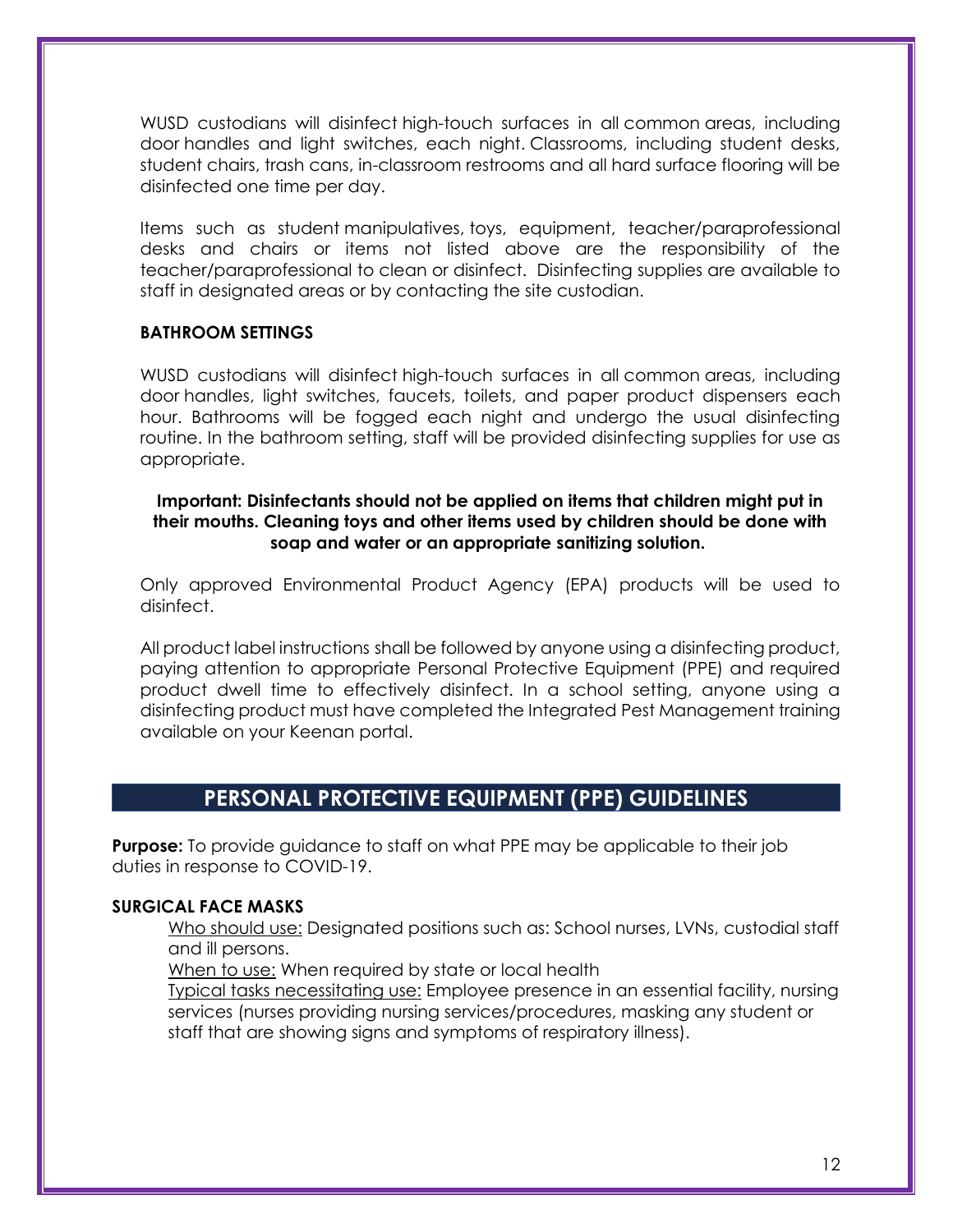#### **MEDICAL-GRADE GLOVES**

Who should use: Custodians, maintenance personnel, teachers, paraeducators, school nurses, licensed vocational nurses, and anyone using disinfecting products that require skin protection.

When to use: When using cleaning products that require skin protection, when a person may come into contact with bodily fluid or other contaminants. Typical tasks necessitating use: Cleaning, diapering, providing first aid, specialized healthcare procedures.

#### **FACE SHIELDS/EYE PROTECTION**

Who should use: Custodians, teachers, paraeducators, school nurses or anyone trained to do specialized healthcare procedures.

When to use: When splash protection is required.

Typical tasks necessitating use: Diapering, providing first aid, performing specialized healthcare procedures and cleaning contaminated areas and while doing medical aerosol procedures such as oral or tracheostomy suctioning or nebulizer treatments.

NOTE: The face shield guidance on this PPE protocol is for specific medical procedures and tasks that require splash protection.

#### **MEDICAL-GRADE PROTECTIVE GOWNS**

Who should use: Custodians, teachers, paraeducators, school nurses, and licensed vocational nurses.

When to use: Generally, when clothing needs to be protected from contaminants.

Typical tasks necessitating use: Diapering, providing first aid, performing specialized healthcare procedures and cleaning contaminated areas. NOTE: For employees performing Aerosol Generating Procedures, a level 3 medical grade protective gown is required. A lower-level medical grade protective gown is adequate for all other medical procedures performed in the school setting.

## <span id="page-12-0"></span>**WUSD Employee and Student COVID-19 Exposure Response Plan**

**Purpose:** WUSD recognizes the importance of responding quickly and appropriately to possible or confirmed COVID-19 exposure to a WUSD employee or student. Therefore, WUSD has created, in conjunction with the Fresno County Department of Public Health, flow charts to ensure employees know and understand who to notify and what will occur in response. The flow charts were created to protect confidential health information, including the identity of affected individuals.

Refer to COVID-19 Positive Response Process and COVID-19 Screening Flow Chart of WUSD Students, which are contained in this handbook.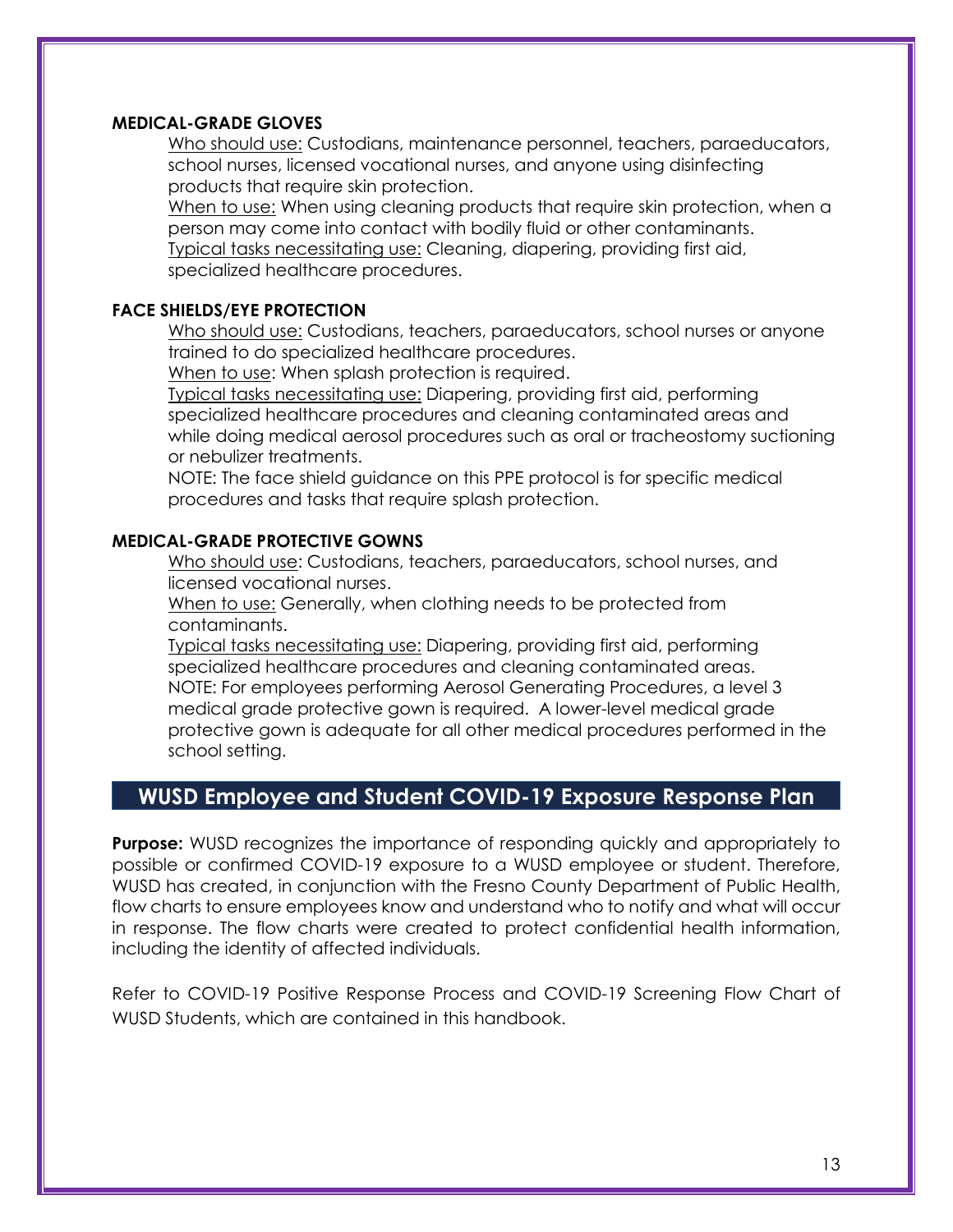<span id="page-13-0"></span>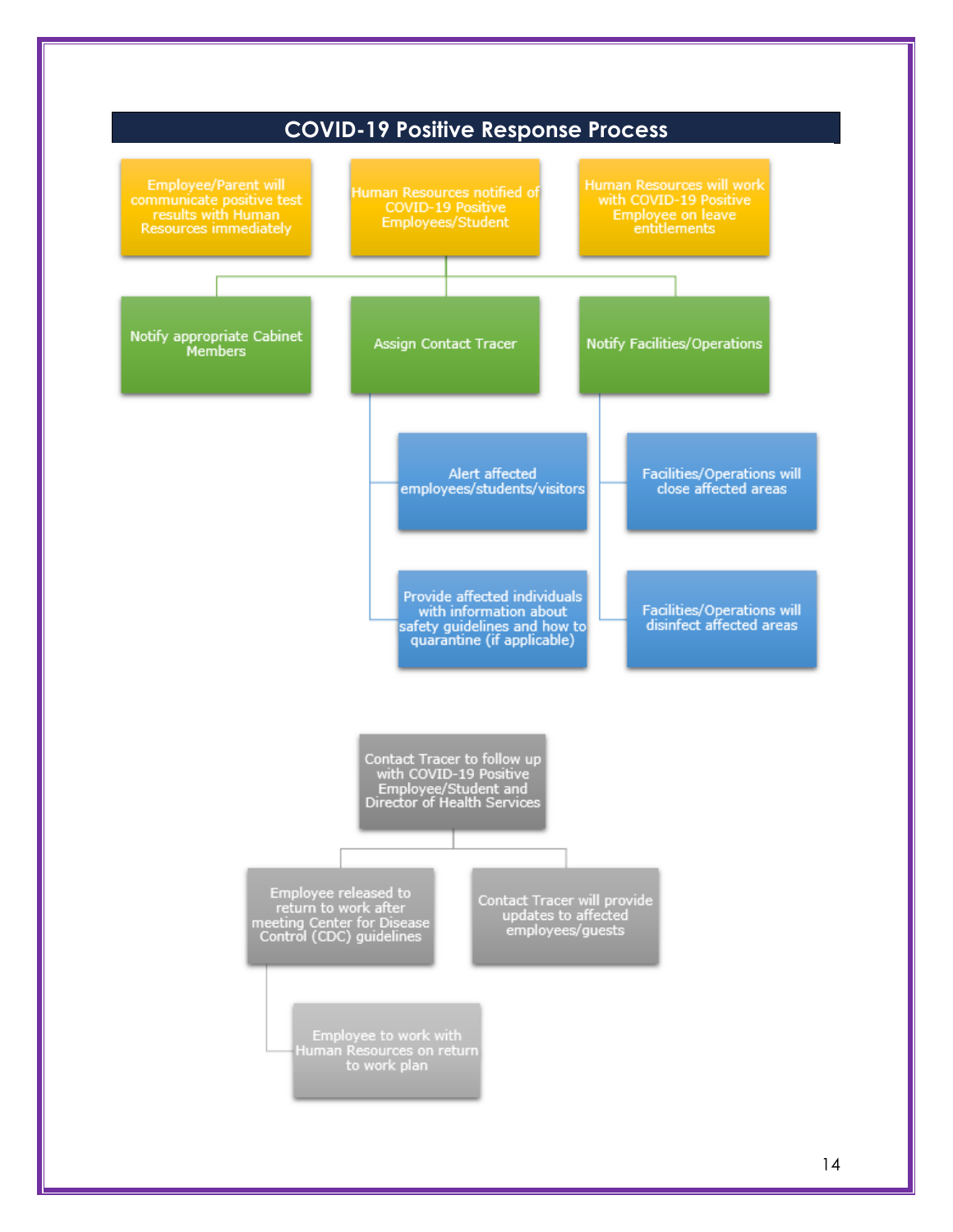## **COVID-19 Screening Flow Chart of WUSD Students**

<span id="page-14-0"></span>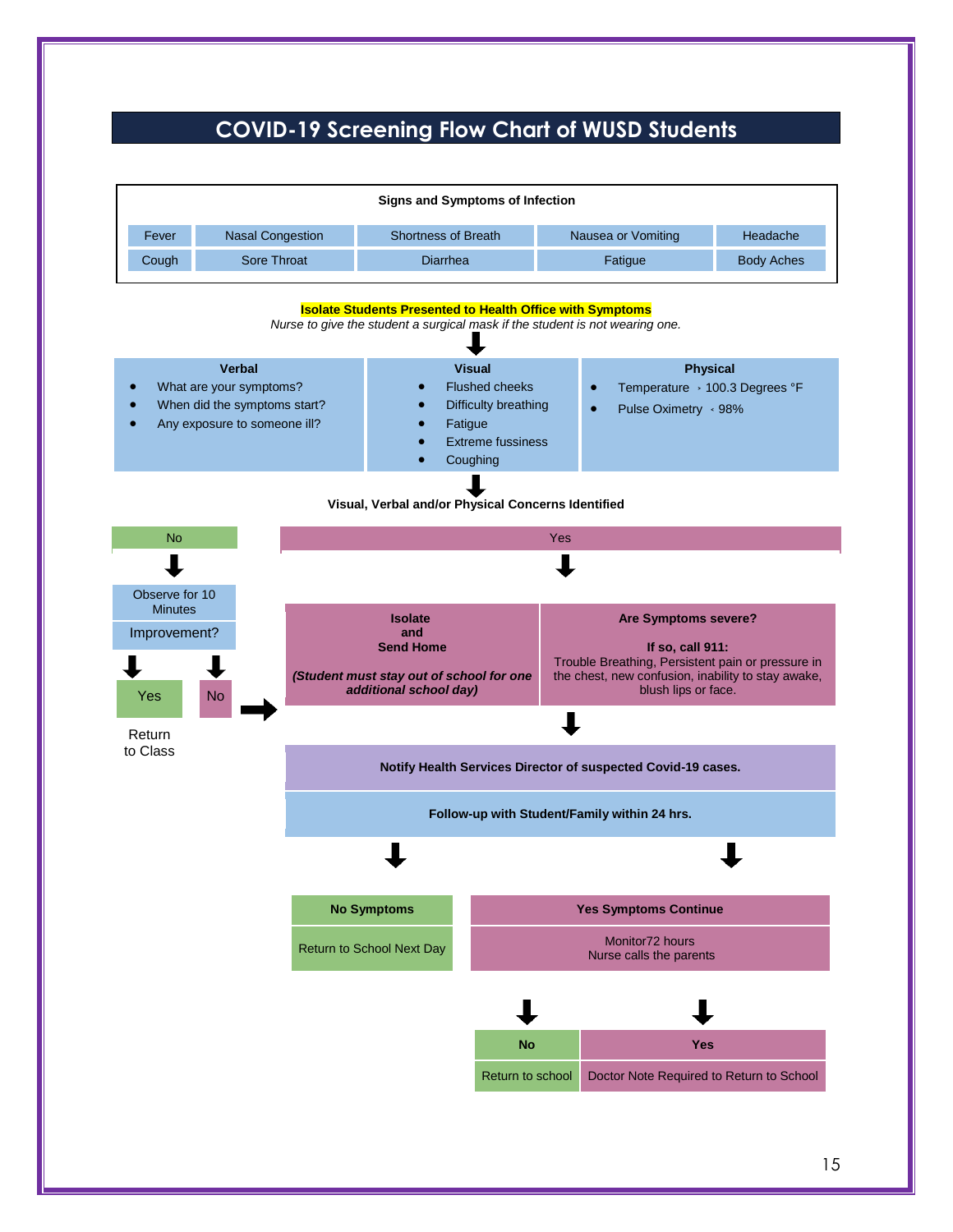## **FREQUENTLY ASKED QUESTIONS**

#### <span id="page-15-0"></span>**1. If I test positive for COVID-19, what do I do?**

Notify immediate supervisor and as outlined on the COVID-19 Positive Exposure Plan contained in this handbook. By following the steps on the Flow Chart, the identity and health information of the employee will be confidential and aid in decreasing the chance of spreading COVID-19.

#### **2. What should I do if someone living in my immediate household tests positive for COVID-19?**

Notify your immediate supervisor immediately. The circumstances will be confidentially reviewed with the Director of Health Services and employee will, in most cases, be asked to quarantine for 14 days.

**3. What if a person in my immediate household has been exposed to COVID-19 and directed to quarantine for 14 days? What should I do?**

If the person living in your immediate household is not showing any symptoms of COVID-19, the WUSD employee may continue to report to work. If the person living in immediate household begins to show signs of COVID-19, consult with medical provider and notify immediate supervisor who will consult with the Director of Health Services.

#### **4. Do I need to quarantine for 14 days when I return from out-of-state travel?**

No, there is no longer an isolation requirement when travelling state-to-state; however, when an employee travels outside of the country, the employee will need to self-isolate for 14 days and be symptom-free before returning to work.

**5. What should I do if I see someone in a common area or walking around an WUSD facility without a face covering?**

If employee is not comfortable addressing the matter directly with their co-worker, they are highly encouraged to share their observation with their immediate supervisor. The employee's immediate supervisor is then expected to work with the co-worker's immediate supervisor to rectify at the department level.

**6. Can I remove my mask when in an office where all present are able to maintain a minimum of six feet of physical distance at all times?**

Yes, employees and other persons may remove face coverings when individuals are in an office/classroom setting when a minimum of six feet of physical distance can be maintained and when all present individuals openly agree they are comfortable with removing face coverings.

**7. I have a note from my doctor that states I cannot wear a mask. What should I do?** Contact Sophia Rizzo, Ed.D., Director of District Services, at [sophia.rizzo@wusd.ws.](mailto:sophia.rizzo@wusd.ws) The director will initiate the Interactive Process to address work restriction in an effort to determine if there is a reasonable accommodation.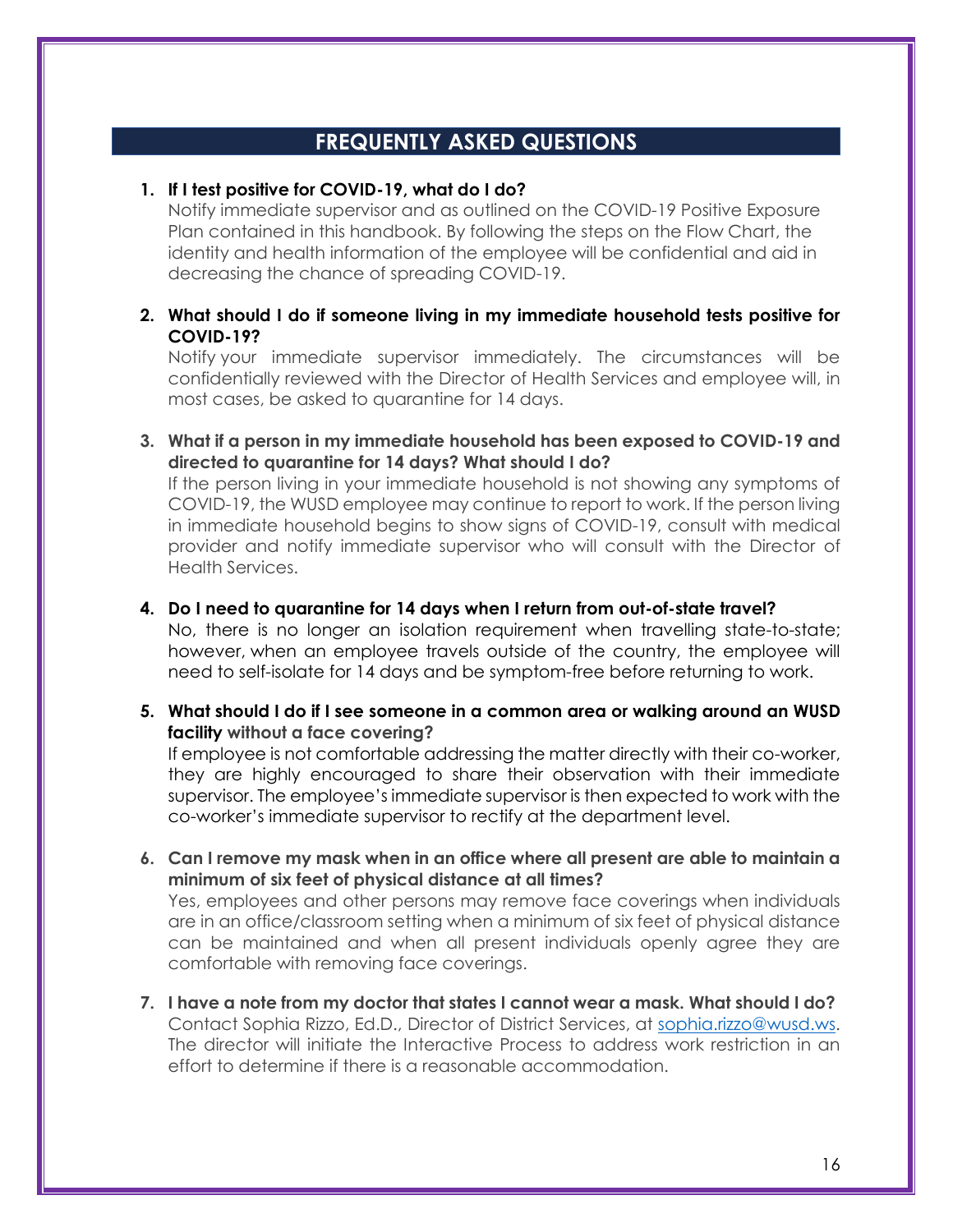#### **8. Is COVID-19 leave available for me to use?**

Contact your immediate supervisor who will work in conjunction with the Director of District Services to assess available leave entitlements.

- **9. Will I be expected to return to work if I have an underlying health condition?** If employee has an underlying medical condition, they must provide medical certification to the Director of District Services who will then trigger the Interactive Process to determine if there is a reasonable accommodation.
- **10. I am 65+ years of age and am expected to report to work. What do I do?** Communicate directly with your immediate supervisor, who will work in conjunction with Human Resources to discuss available options if you have concerns with reporting back to work.
- **11. What if my child's school does not reopen and I have ongoing childcare needs, what do I do?**

Contact Human Resources to review possible leave entitlements.

**12. How will WUSD support staff in promoting a safe and smooth return to school for students attending WUSD programs?**

Program/Site-specific plans have been created to provide guidance and protocols for a safe, healthy return to school for students attending WUSD programs. The program/site plans will vary based on the student population, the needs of the students, or the students' district of attendance.

#### **13. What does a contact tracer do?**

Contact tracing is a process used by the public health department to slow the spread of infectious disease. A contact tracer helps identify people who may have had close contact with a COVID-19 positive patient and gives close contacts information on how to get care and treatment, and how to self-isolate if needed.

#### **14. How will WUSD protect my confidentiality should I test positive for COVID-19?**

By following the steps outlined on the COVID-19 Positive Exposure Plan for WUSD Employees Flow Chart, only those persons who *need to know* will be informed.